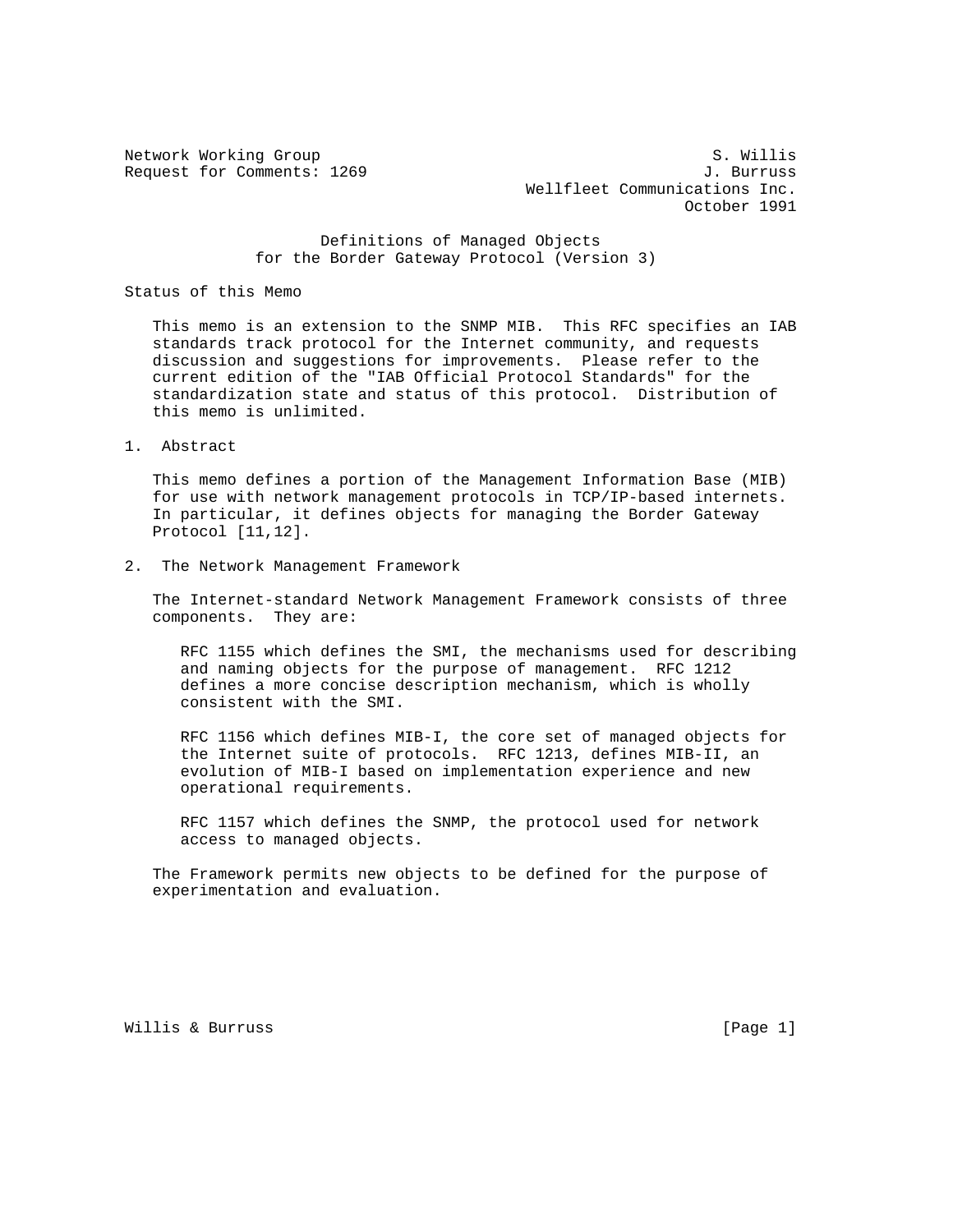## 3. Objects

 Managed objects are accessed via a virtual information store, termed the Management Information Base or MIB. Objects in the MIB are defined using the subset of Abstract Syntax Notation One (ASN.1) [7] defined in the SMI. In particular, each object has a name, a syntax, and an encoding. The name is an object identifier, an administratively assigned name, which specifies an object type. The object type together with an object instance serves to uniquely identify a specific instantiation of the object. For human convenience, we often use a textual string, termed the OBJECT DESCRIPTOR, to also refer to the object type.

 The syntax of an object type defines the abstract data structure corresponding to that object type. The ASN.1 language is used for this purpose. However, the SMI [3] purposely restricts the ASN.1 constructs which may be used. These restrictions are explicitly made for simplicity.

 The encoding of an object type is simply how that object type is represented using the object type's syntax. Implicitly tied to the notion of an object type's syntax and encoding is how the object type is represented when being transmitted on the network.

 The SMI specifies the use of the basic encoding rules of ASN.1 [8], subject to the additional requirements imposed by the SNMP.

3.1. Format of Definitions

 Section 5 contains contains the specification of all object types contained in this MIB module. The object types are defined using the conventions defined in the SMI, as amended by the extensions specified in [9,10].

4. Overview

 These objects are used to control and manage a BGP [11,12] implementation.

 The Border Gateway Protocol (BGP) is an inter-Autonomous System routing protocol. The primary function of a BGP speaking system is to exchange network reachability information with other BGP systems. This network reachability information includes information on the full path of Autonomous Systems that traffic must transit to reach these networks.

 BGP runs over a reliable transport protocol. This eliminates the need to implement explicit update fragmentation, retransmission,

Willis & Burruss [Page 2]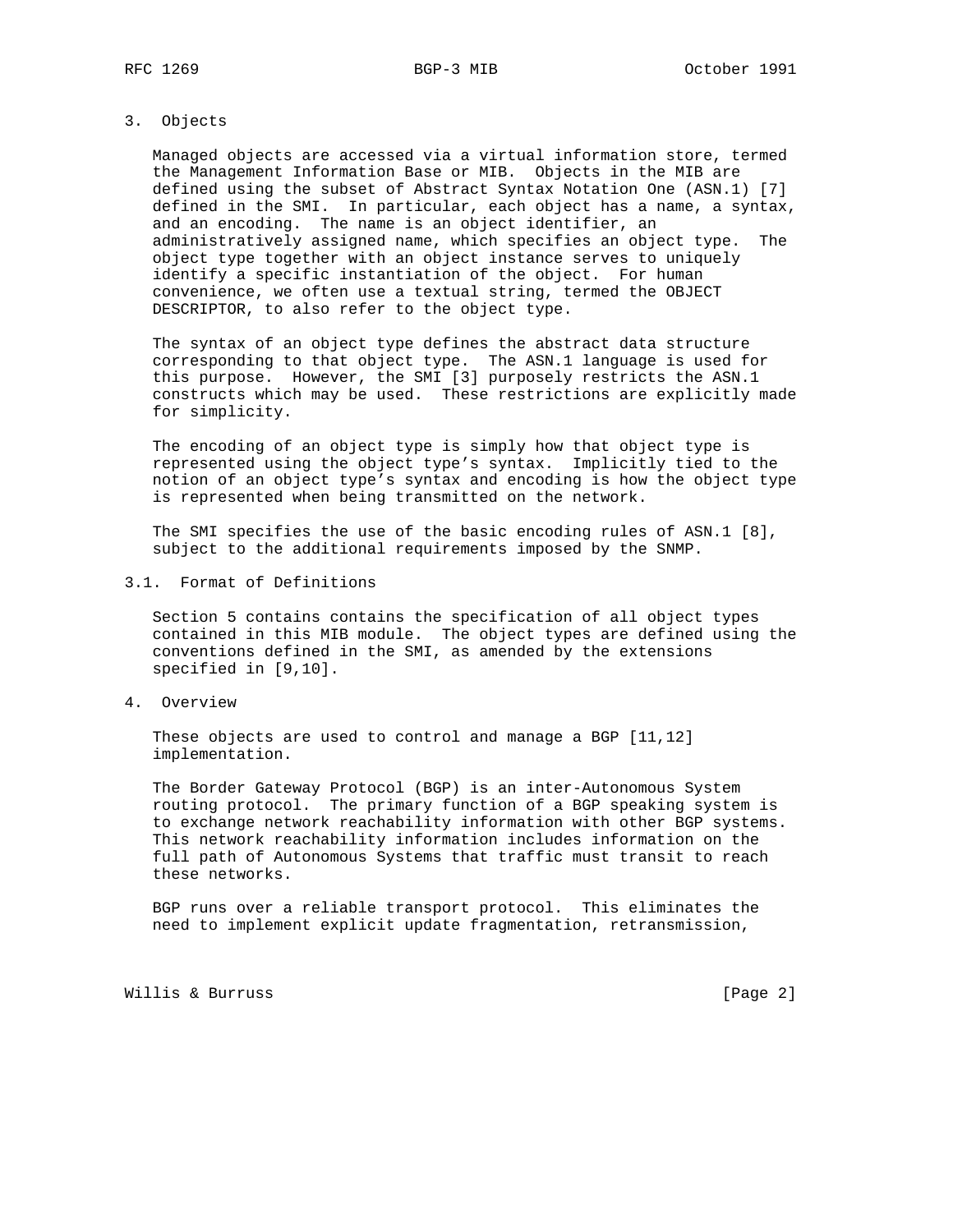acknowledgement, and sequencing. Any authentication scheme used by the transport protocol may be used in addition to BGP's own authentication mechanisms.

 The planned use of BGP in the Internet environment, including such issues as topology, the interaction between BGP and IGPs, and the enforcement of routing policy rules is presented in a companion document [12].

 Apart from a few system variables, this MIB is broken into two tables: the BGP Peer Table and the BGP Received Path Attribute Table. The Peer Table reflects information about BGP peer connections, such as their state and current activity. The Received Path Attribute Table contains all attributes received from all peers before local routing policy has been applied. The actual attributes used in determining a route are a subset of the received attribute table.

5. Definitions

RFC1269-MIB DEFINITIONS ::= BEGIN

IMPORTS

 NetworkAddress, IpAddress, Counter FROM RFC1155-SMI mib-2 FROM RFC1213-MIB OBJECT-TYPE FROM RFC-1212 TRAP-TYPE FROM RFC-1215; -- This MIB module uses the extended OBJECT-TYPE macro as -- defined in [9], and the TRAP-TYPE macro as defined -- in [10]. bgp  $OBJECT IDENTIFIER ::= { mib-2 15 }$  bgpVersion OBJECT-TYPE SYNTAX OCTET STRING ACCESS read-only STATUS mandatory DESCRIPTION "Vector of supported BGP protocol version numbers. Each peer negotiates the version from this vector. Versions are identified via the string of bits contained within this object. The first octet contains bits 0 to 7, the second octet contains bits 8 to 15, and so on,

Willis & Burruss [Page 3]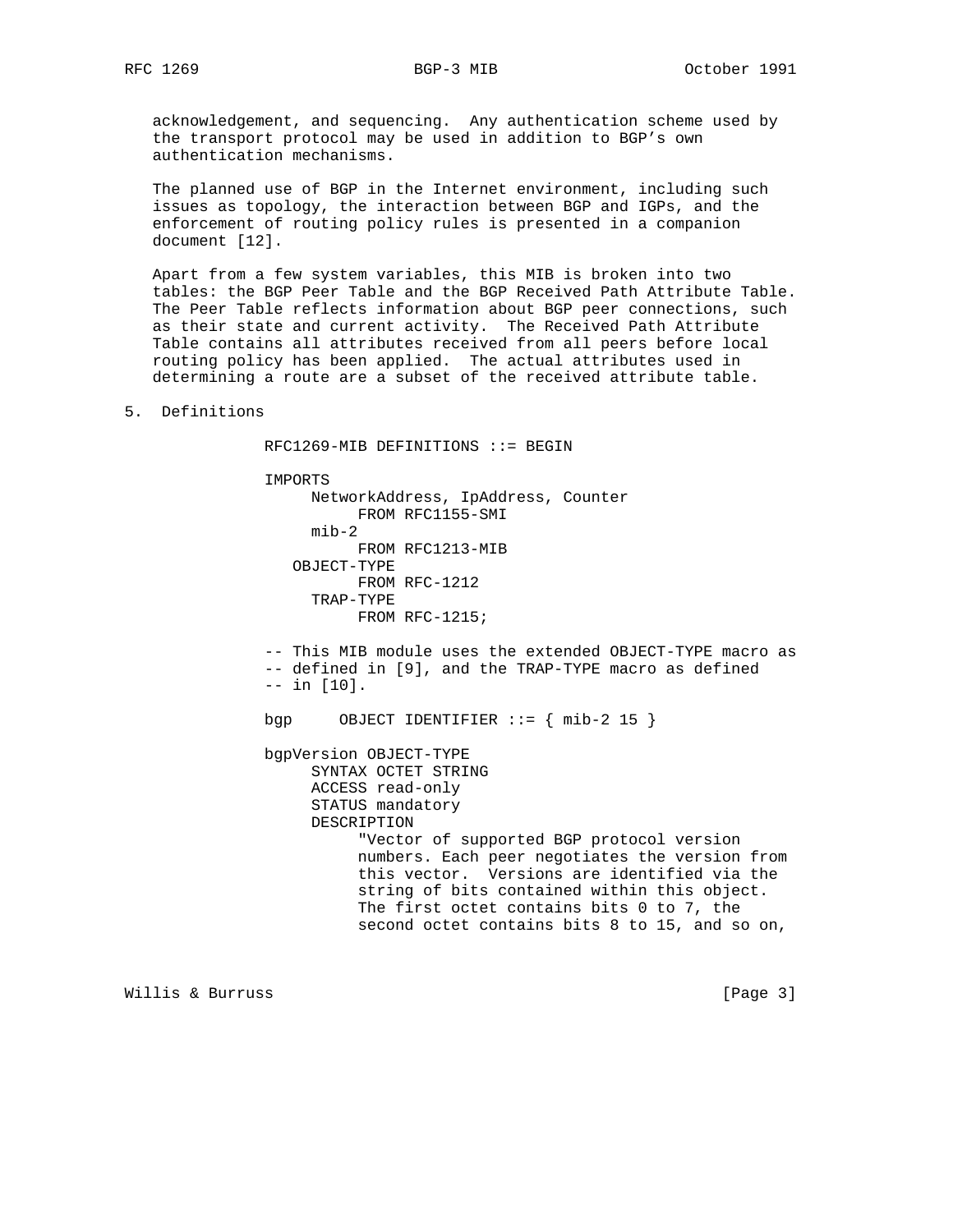with the most significant bit referring to the lowest bit number in the octet (e.g., the MSB of the first octet refers to bit 0). If a bit, i, is present and set, then the version (i+1) of the BGP is supported."  $::= \{ \text{bgp 1 } \}$  bgpLocalAs OBJECT-TYPE SYNTAX INTEGER (0..65535) ACCESS read-only STATUS mandatory DESCRIPTION "The local autonomous system number."  $::= \{ \text{bgp 2 } \}$  bgpPeerTable OBJECT-TYPE SYNTAX SEQUENCE OF BgpPeerEntry ACCESS not-accessible STATUS mandatory DESCRIPTION "The bgp peer table."  $::= \{ \text{ bgp } 3 \}$  bgpIdentifier OBJECT-TYPE SYNTAX IpAddress ACCESS read-only STATUS mandatory DESCRIPTION "The BGP Identifier of local system."  $::= \{ \text{bgp } 4 \}$  bgpPeerEntry OBJECT-TYPE SYNTAX BgpPeerEntry ACCESS not-accessible STATUS mandatory DESCRIPTION "Information about a BGP peer connection." INDEX { bgpPeerRemoteAddr }  $::=$  { bgpPeerTable 1 } BgpPeerEntry ::= SEQUENCE { bgpPeerIdentifier IpAddress, bgpPeerState INTEGER, bgpPeerAdminStatus INTEGER,

Willis & Burruss [Page 4]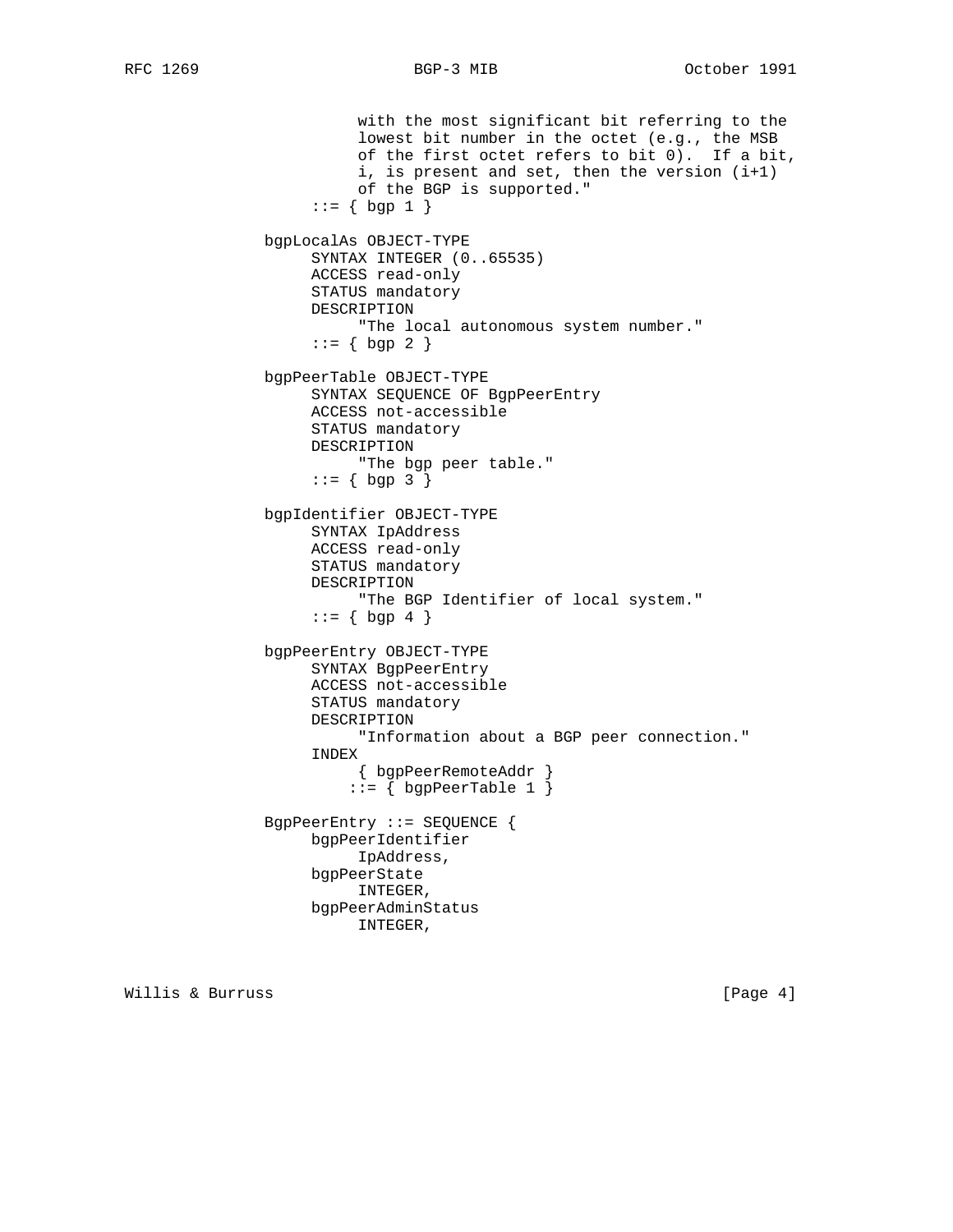```
 bgpPeerNegotiatedVersion
                         INTEGER,
                    bgpPeerLocalAddr
                         IpAddress,
                    bgpPeerLocalPort
                         INTEGER,
                    bgpPeerRemoteAddr
                         IpAddress,
                    bgpPeerRemotePort
                         INTEGER,
                    bgpPeerRemoteAs
                         INTEGER,
                    bgpPeerInUpdates
                         Counter,
                    bgpPeerOutUpdates
                         Counter,
                    bgpPeerInTotalMessages
                         Counter,
                    bgpPeerOutTotalMessages
                         Counter,
                    bgpPeerLastError
                   OCTET STRING<br>}
}
               bgpPeerIdentifier OBJECT-TYPE
                    SYNTAX IpAddress
                    ACCESS read-only
                    STATUS mandatory
                    DESCRIPTION
                         "The BGP Identifier of this entry's BGP peer."
                   ::= { bgpPeerEntry 1 }
               bgpPeerState OBJECT-TYPE
                    SYNTAX INTEGER {
                         idle(1),
                         connect(2),
                         active(3),
                         opensent(4),
                         openconfirm(5),
                         established(6)
}
                    ACCESS read-only
                    STATUS mandatory
                    DESCRIPTION
                         "The bgp peer connection state. "
                    ::= { bgpPeerEntry 2 }
```
Willis & Burruss [Page 5]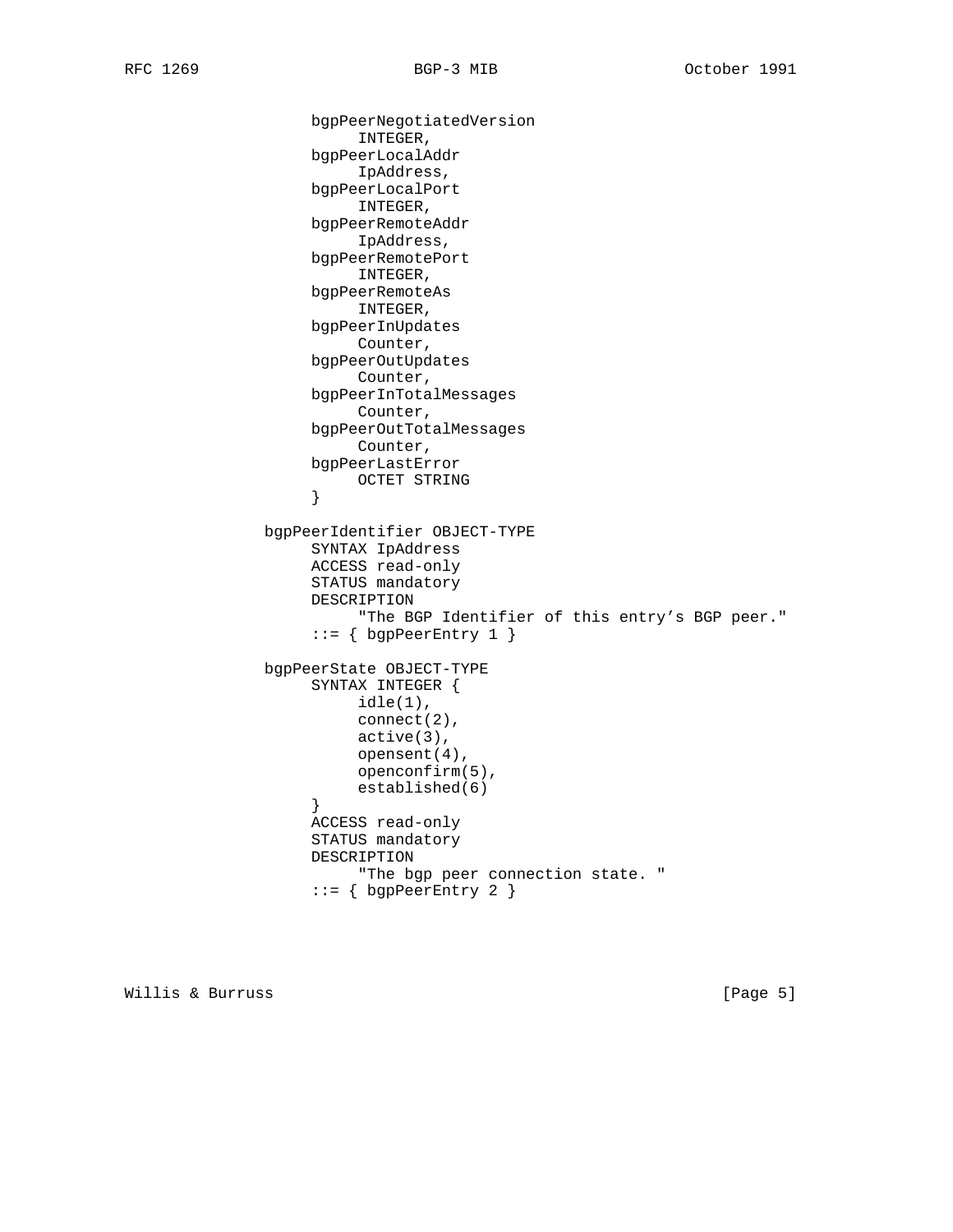bgpPeerAdminStatus OBJECT-TYPE SYNTAX INTEGER ACCESS read-write STATUS mandatory DESCRIPTION "The desired state of the BGP connection. A transition from 'stop' to 'start' will cause the BGP Start Event to be generated. A transition from 'start' to 'stop' will cause the BGP Stop Event to be generated. This parameter can be used to restart BGP peer connections. Care should be used in providing write access to this object without adequate authentication."  $::=$  { bgpPeerEntry 3 } bgpPeerNegotiatedVersion OBJECT-TYPE SYNTAX INTEGER ACCESS read-only STATUS mandatory DESCRIPTION "The negotiated version of BGP running between the two peers. "  $::=$  { bgpPeerEntry 4 } bgpPeerLocalAddr OBJECT-TYPE SYNTAX IpAddress ACCESS read-only STATUS mandatory DESCRIPTION "The local IP address of this entry's BGP connection."  $::=$  { bgpPeerEntry 5 } bgpPeerLocalPort OBJECT-TYPE SYNTAX INTEGER (0..65535) ACCESS read-only STATUS mandatory DESCRIPTION "The local port for the TCP connection between the BGP peers." ::= { bgpPeerEntry 6 } bgpPeerRemoteAddr OBJECT-TYPE SYNTAX IpAddress ACCESS read-only STATUS mandatory DESCRIPTION

Willis & Burruss [Page 6]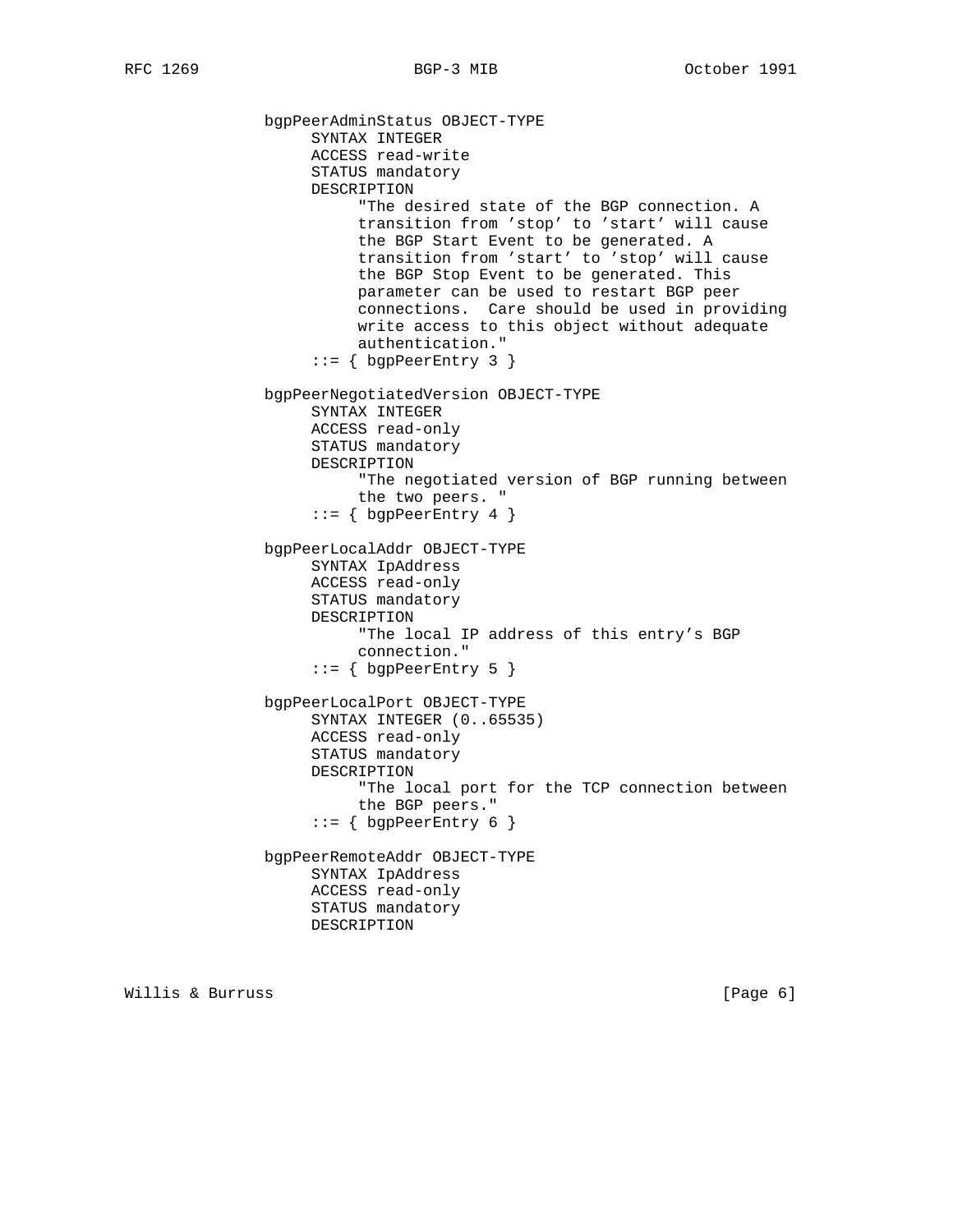"The remote IP address of this entry's BGP peer." ::= { bgpPeerEntry 7 } bgpPeerRemotePort OBJECT-TYPE SYNTAX INTEGER (0..65535) ACCESS read-only STATUS mandatory DESCRIPTION "The remote port for the TCP connection between the BGP peers. Note that the objects bgpLocalAddr, bgpLocalPort, bgpRemoteAddr and bgpRemotePort provide the appropriate reference to the standard MIB TCP connection table." ::= { bgpPeerEntry 8 } bgpPeerRemoteAs OBJECT-TYPE SYNTAX INTEGER (0..65535) ACCESS read-only STATUS mandatory DESCRIPTION "The remote autonomous system number." ::= { bgpPeerEntry 9 } bgpPeerInUpdates OBJECT-TYPE SYNTAX Counter ACCESS read-only STATUS mandatory DESCRIPTION "The number of BGP UPDATE messages received on this connection. This object should be initialized to zero when the connection is established." ::= { bgpPeerEntry 10 } bgpPeerOutUpdates OBJECT-TYPE SYNTAX Counter ACCESS read-only STATUS mandatory DESCRIPTION "The number of BGP UPDATE messages received on this connection. This object should be initialized to zero when the connection is established." ::= { bgpPeerEntry 11} bgpPeerInTotalMessages OBJECT-TYPE SYNTAX Counter

Willis & Burruss [Page 7]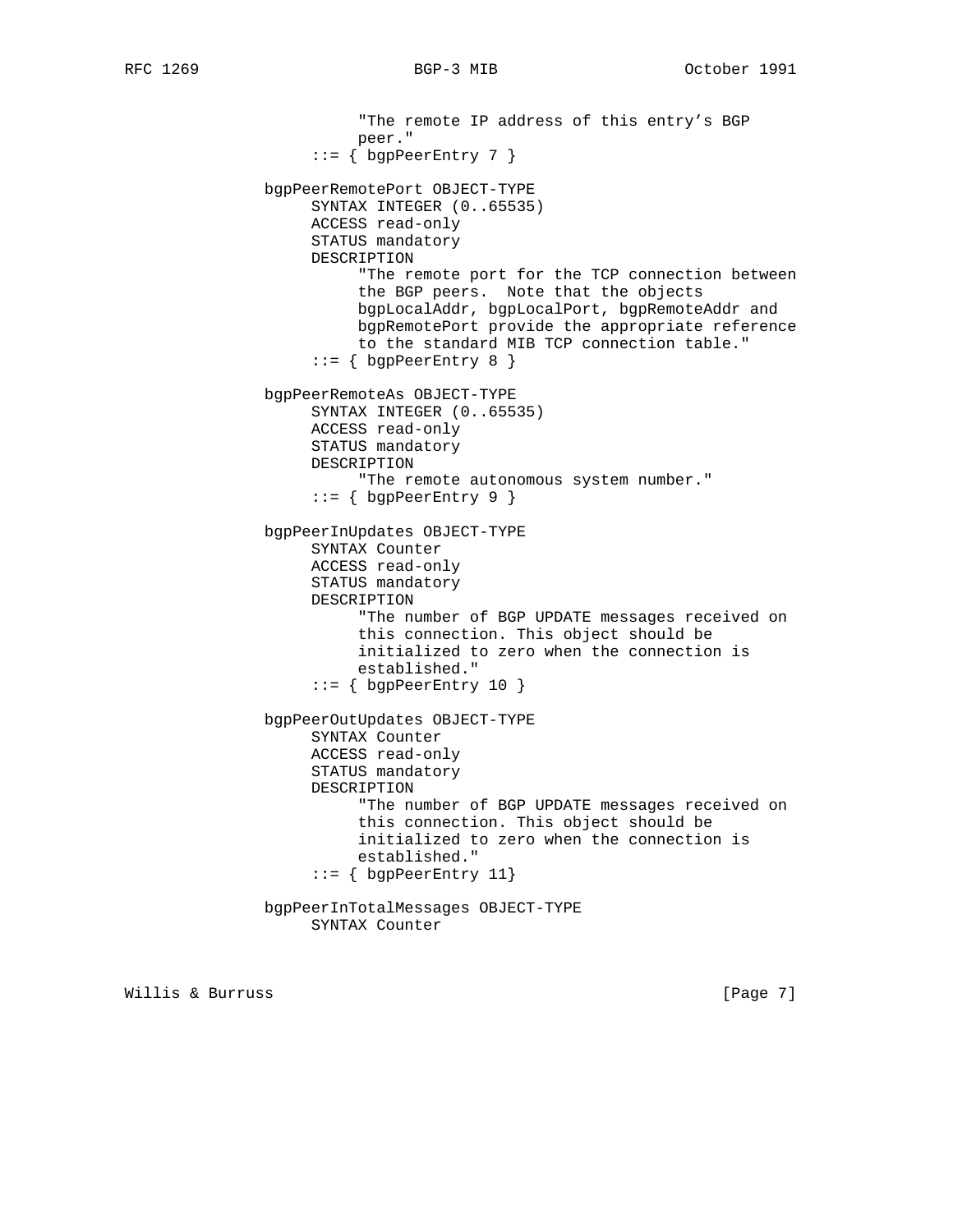ACCESS read-only STATUS mandatory DESCRIPTION "The total number of messages received from the remote peer on this connection. This object should be initialized to zero when the connection is established."  $::=$  { bgpPeerEntry 12 } bgpPeerOutTotalMessages OBJECT-TYPE SYNTAX Counter ACCESS read-only STATUS mandatory DESCRIPTION "The total number of messages transmitted to the remote peer on this connection. This object should be initialized to zero when the connection is established." ::= { bgpPeerEntry 13 } bgpPeerLastError OBJECT-TYPE SYNTAX OCTET STRING (SIZE (2)) ACCESS read-only STATUS mandatory DESCRIPTION "The last error code and subcode seen by this peer on this connection. If no error has occurred, this field is zero. Otherwise, the first byte of this two byte OCTET STRING contains the error code; the second contains the subcode."  $::=$  { bgpPeerEntry 14 } bgpRcvdPathAttrTable OBJECT-TYPE SYNTAX SEQUENCE OF BgpPathAttrEntry ACCESS not-accessible STATUS mandatory DESCRIPTION "The BGP Received Path Attribute Table contains information about paths to destination networks received by all peers."  $: := \{ \text{bgp } 5 \}$  bgpPathAttrEntry OBJECT-TYPE SYNTAX BgpPathAttrEntry ACCESS not-accessible STATUS mandatory DESCRIPTION

Willis & Burruss [Page 8]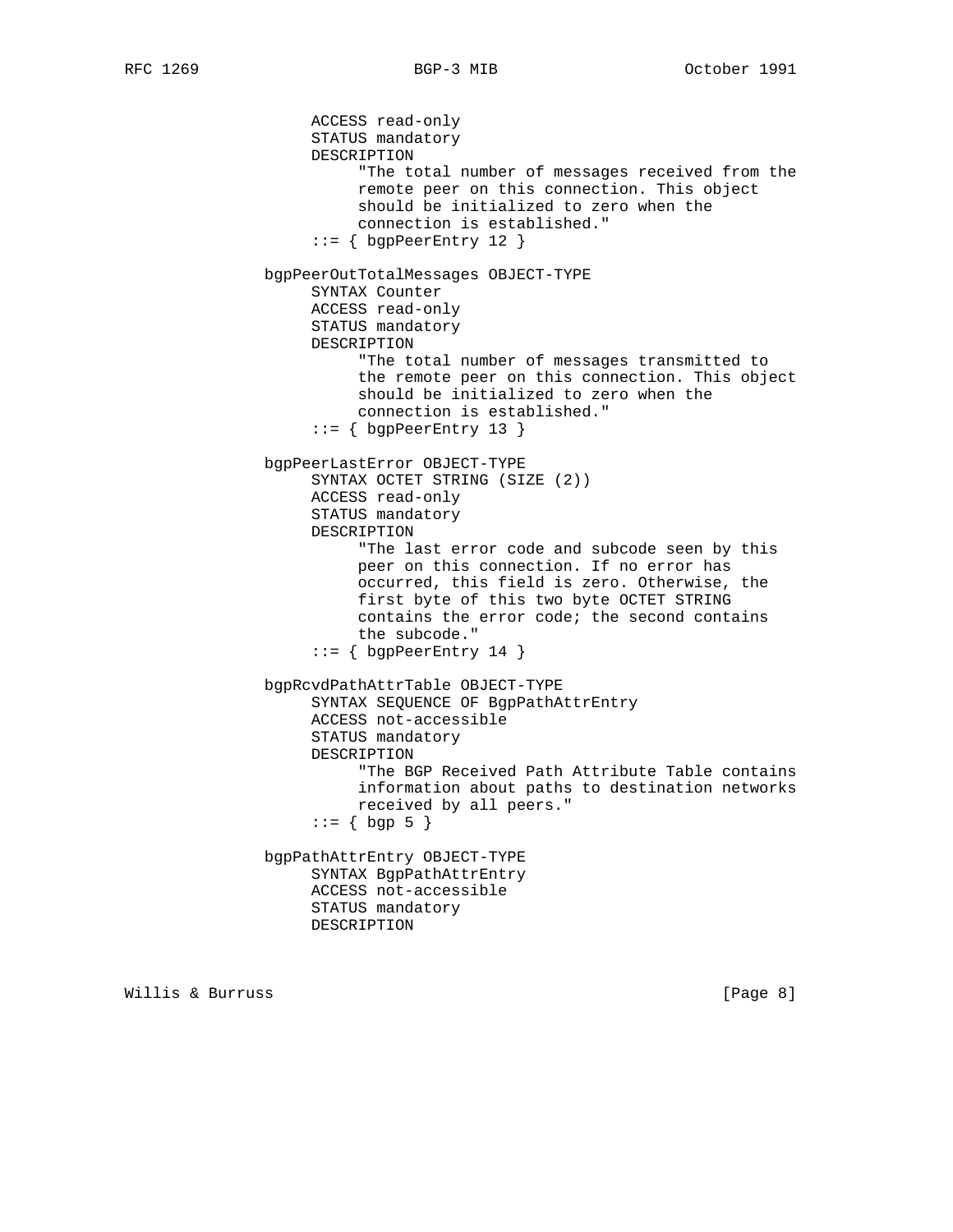"Information about a path to a network." INDEX { bgpPathAttrDestNetwork, bgpPathAttrPeer } ::= { bgpRcvdPathAttrTable 1 } BgpPathAttrEntry ::= SEQUENCE { bgpPathAttrPeer IpAddress, bgpPathAttrDestNetwork IpAddress, bgpPathAttrOrigin INTEGER, bgpPathAttrASPath OCTET STRING, bgpPathAttrNextHop IpAddress, bgpPathAttrInterASMetric INTEGER } bgpPathAttrPeer OBJECT-TYPE SYNTAX IpAddress ACCESS read-only STATUS mandatory DESCRIPTION "The IP address of the peer where the path information was learned." ::= { bgpPathAttrEntry 1 } bgpPathAttrDestNetwork OBJECT-TYPE SYNTAX IpAddress ACCESS read-only STATUS mandatory DESCRIPTION "The address of the destination network." ::= { bgpPathAttrEntry 2 } bgpPathAttrOrigin OBJECT-TYPE SYNTAX INTEGER { igp(1),-- networks are interior egp(2),-- networks learned via EGP incomplete(3) -- undetermined } ACCESS read-only STATUS mandatory DESCRIPTION

Willis & Burruss [Page 9]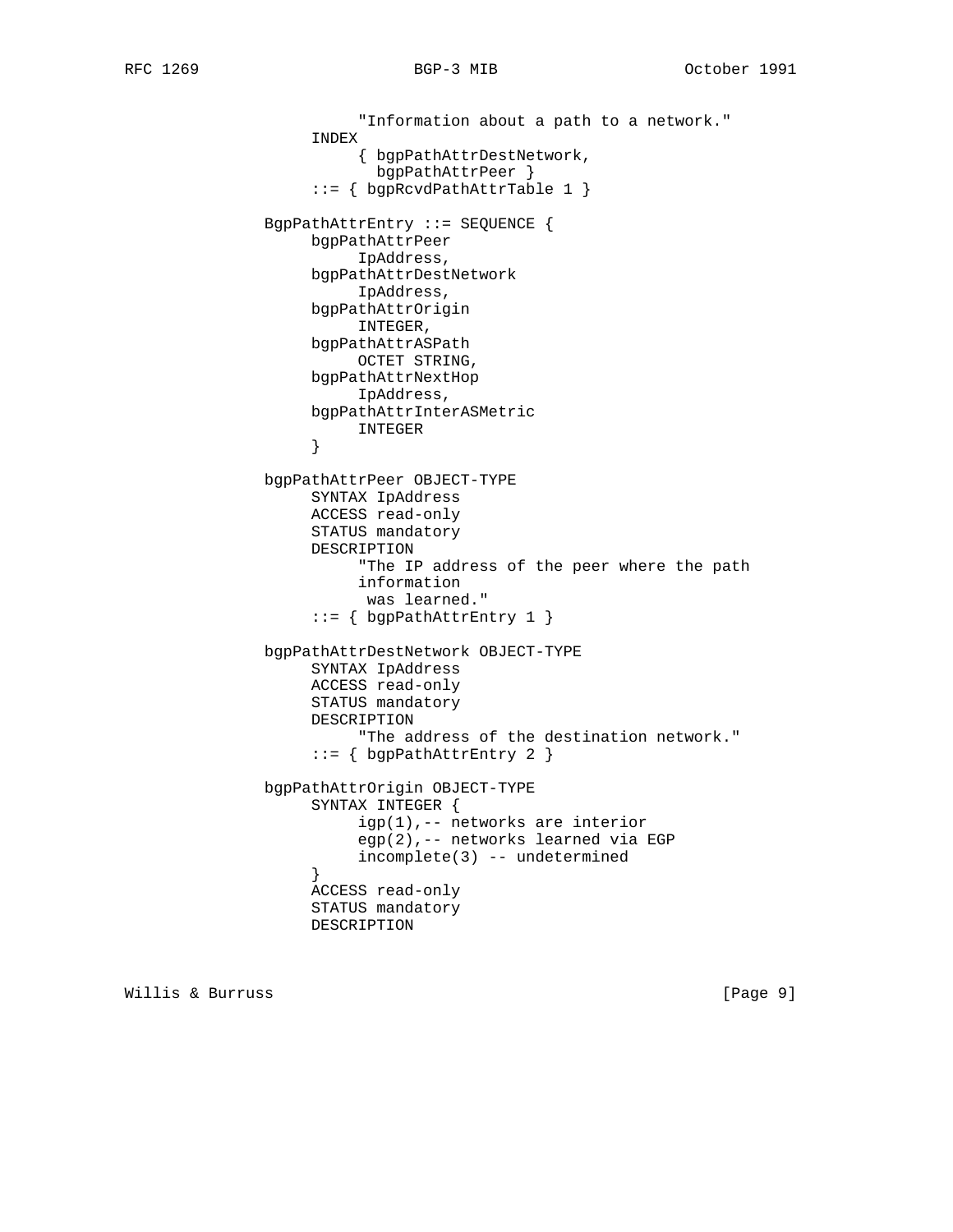"The ultimate origin of the path information." ::= { bgpPathAttrEntry 3 } bgpPathAttrASPath OBJECT-TYPE SYNTAX OCTET STRING ACCESS read-only STATUS mandatory DESCRIPTION "The set of ASs that must be traversed to reach the network. ( This object is probably best represented as SEQUENCE OF INTEGER. For SMI compatibility, though, it is represented as OCTET STRING. Each AS is represented as a pair of octets according to the following algorithm: first-byte-of-pair = ASNumber / 256; second-byte-of-pair = ASNumber & 255;" ::= { bgpPathAttrEntry 4 } bgpPathAttrNextHop OBJECT-TYPE SYNTAX IpAddress ACCESS read-only STATUS mandatory DESCRIPTION "The address of the border router that should be used for the destination network." ::= { bgpPathAttrEntry 5 } bgpPathAttrInterASMetric OBJECT-TYPE SYNTAX IpAddress ACCESS read-only STATUS mandatory DESCRIPTION "The optional inter-AS metric. If this attribute has not been provided for this route, the value for this object is 0." ::= { bgpPathAttrEntry 6 } bgpEstablished TRAP-TYPE ENTERPRISE { bgp } VARIABLES { bgpPeerRemoteAddr, bgpPeerLastError, bgpPeerState } DESCRIPTION "The BGP Established event is generated when the BGP FSM enters the ESTABLISHED state. " ::= 1

Willis & Burruss [Page 10]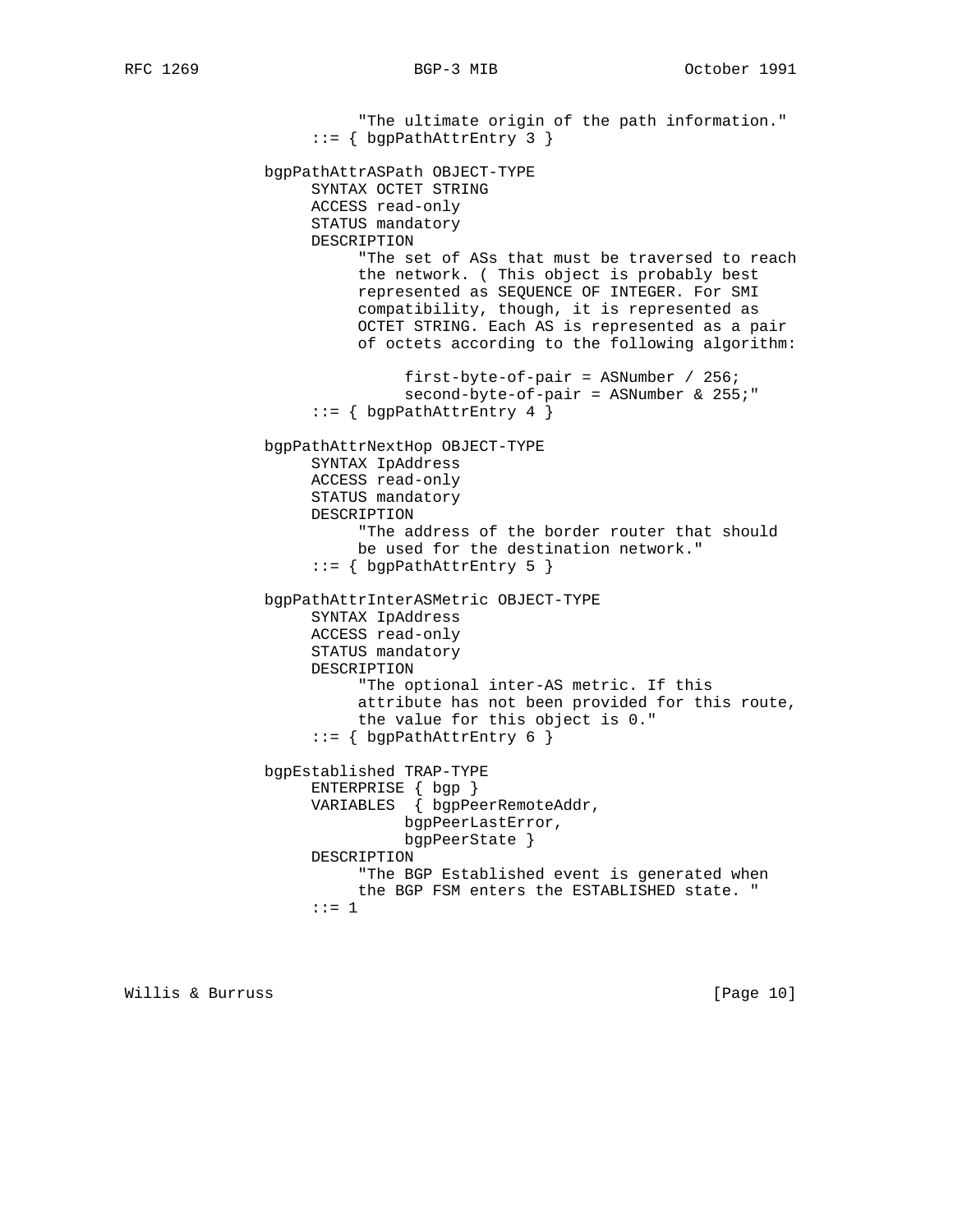bgpBackwardTransition TRAP-TYPE ENTERPRISE  $\{ \text{ bgp } \}$  VARIABLES { bgpPeerRemoteAddr, bgpPeerLastError, bgpPeerState } DESCRIPTION "The BGPBackwardTransition Event is generated when the BGP FSM moves from a higher numbered state to a lower numbered state."  $: := 2$ END

6. Acknowledgements

 We would like to acknowledge the assistance of all the members of the Interconnectivity Working Group, and particularly the following individuals:

> Yakov Rekhter, IBM Rob Coltun, University of Maryland Guy Almes, Rice University Jeff Honig, Cornell Theory Center Marshall T. Rose, PSI, Inc. Dennis Ferguson, University of Toronto Mike Mathis, PSC

## 7. References

- [1] Cerf, V., "IAB Recommendations for the Development of Internet Network Management Standards", RFC 1052, NRI, April 1988.
- [2] Cerf, V., "Report of the Second Ad Hoc Network Management Review Group", RFC 1109, NRI, August 1989.
- [3] Rose M., and K. McCloghrie, "Structure and Identification of Management Information for TCP/IP-based internets", RFC 1155, Performance Systems International, Hughes LAN Systems, May 1990.
- [4] McCloghrie K., and M. Rose, "Management Information Base for Network Management of TCP/IP-based internets", RFC 1156, Hughes LAN Systems, Performance Systems International, May 1990.
- [5] Case, J., Fedor, M., Schoffstall, M., and J. Davin, "Simple Network Management Protocol", RFC 1157, SNMP Research, Performance Systems International, Performance Systems International, MIT Laboratory for Computer Science, May 1990.
- [6] McCloghrie K., and M. Rose, Editors, "Management Information Base

Willis & Burruss [Page 11]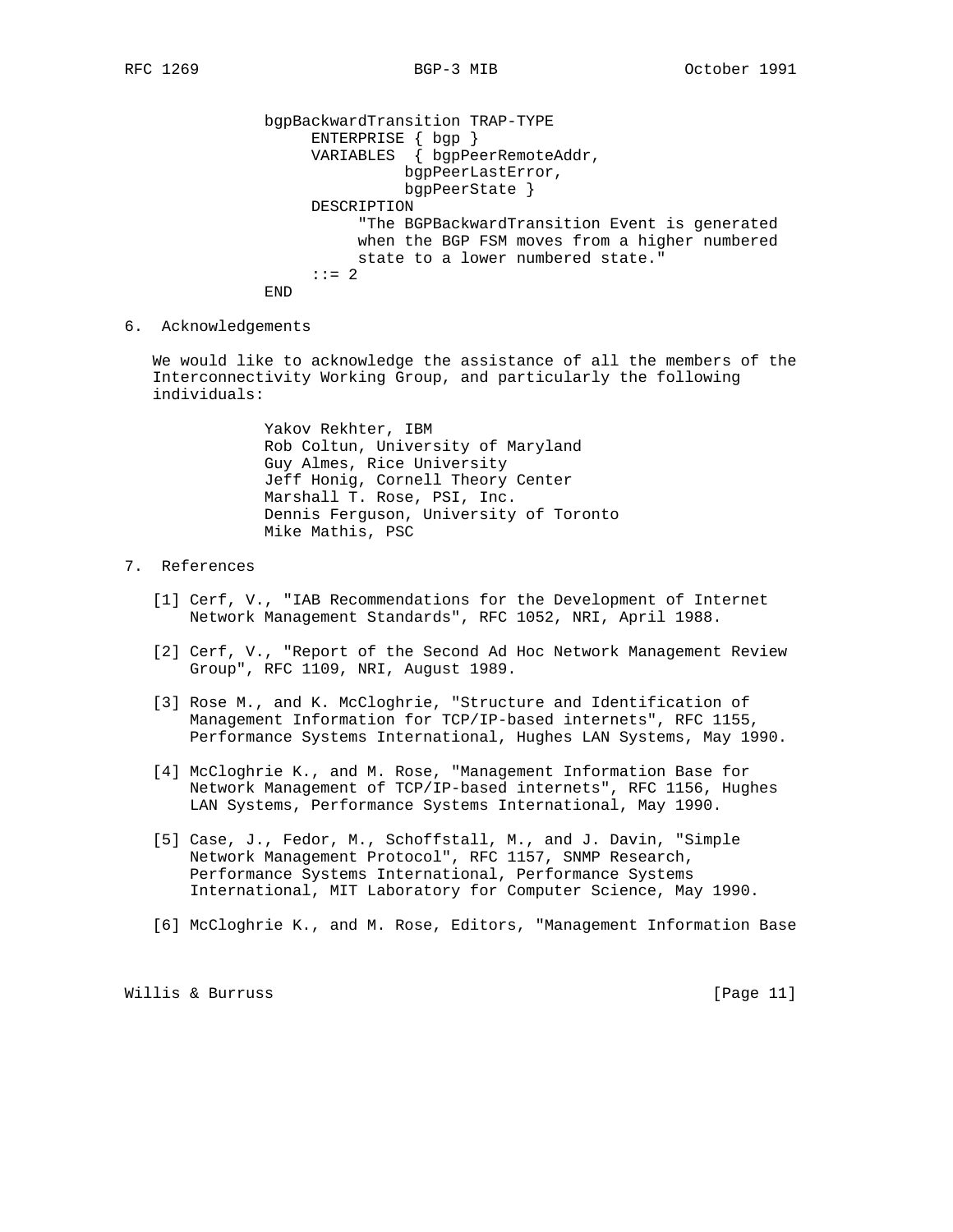for Network Management of TCP/IP-based internets", RFC 1213, Performance Systems International, March 1991.

- [7] Information processing systems Open Systems Interconnection Specification of Abstract Syntax Notation One (ASN.1), International Organization for Standardization, International Standard 8824, December 1987.
- [8] Information processing systems Open Systems Interconnection Specification of Basic Encoding Rules for Abstract Notation One (ASN.1), International Organization for Standardization, International Standard 8825, December 1987.
- [9] Rose, M., and K. McCloghrie, Editors, "Concise MIB Definitions", RFC 1212, Performance Systems International, Hughes LAN Systems, March 1991.
- [10] Rose, M., Editor, "A Convention for Defining Traps for use with the SNMP", RFC 1215, Performance Systems International, March 1991.
- [11] Lougheed, K., and Y. Rekhter, "A Border Gateway Protocol 3 (BGP- 3)", RFC 1267, cisco Systems, T.J. Watson Research Center, IBM Corp., October 1991.
- [12] Rekhter, Y., and P. Gross, Editors, "Application of the Border Gateway Protocol in the Internet", RFC 1268, T.J. Watson Research Center, IBM Corp., ANS, October 1991.
- 8. Security Considerations

Security issues are not discussed in this memo.